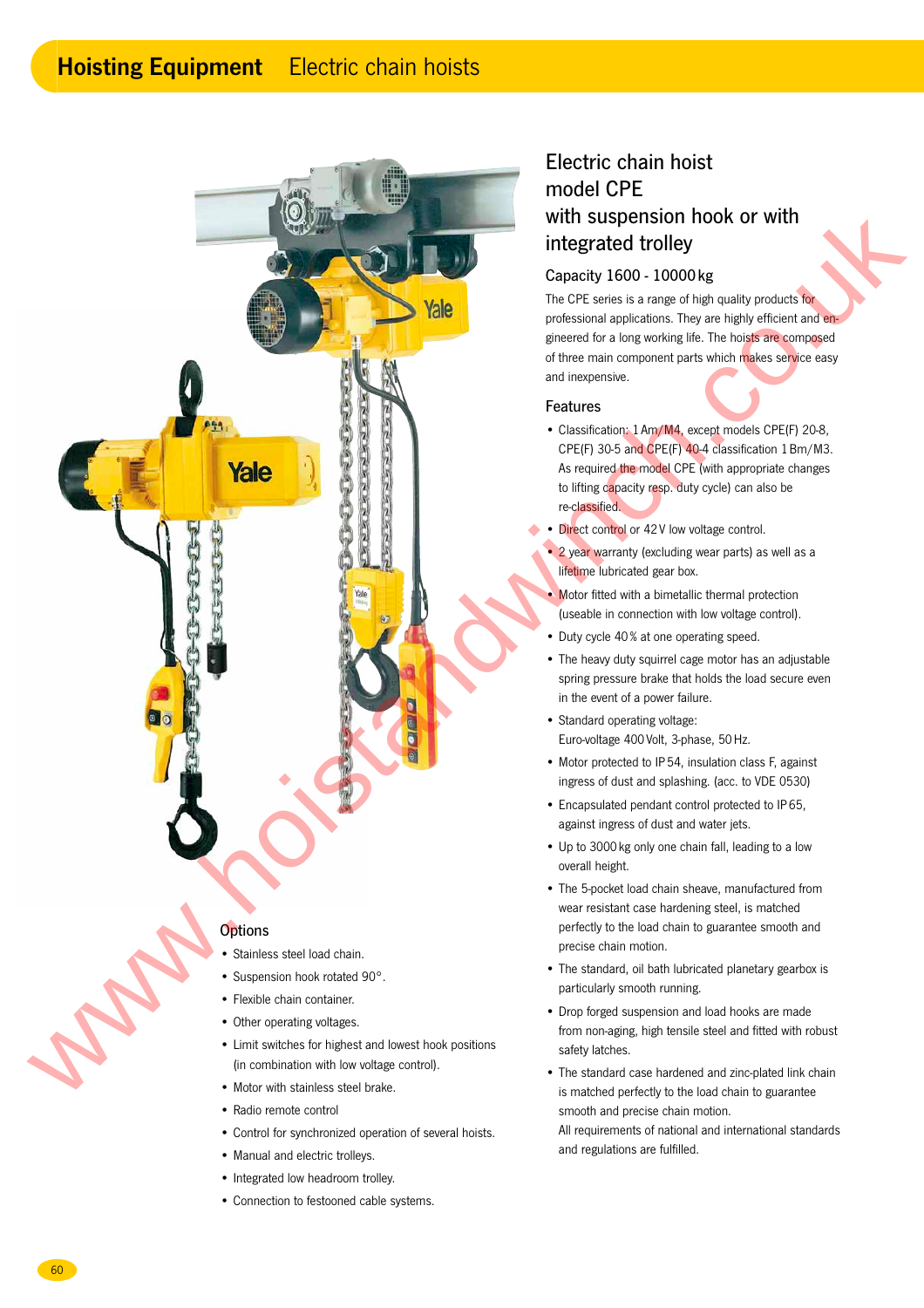# **Hoisting Equipment** Electric chain hoists



# Twin hoist model CPE 100-2

### Capacity 10000 kg

The model CPE 100-2 consists of two CPE 50-2 units. They are connected by a framework.

Hook suspension, geared or electric trolleys are available. Integrated limit switches for highest and lowest hook positions are standard.

42 V low voltage control as standard.

#### **Options**

- Stainless steel load chain.
- Flexible chain container
- Other operating voltages
- Motor with stainless steel brake.
- Radio remote control
- Festooned cable system

Festooned cable systems see pages 138-139.



5-pocket load chain sheave machined for smooth, precise chain motion.



Universal connection to suspension hook, trolley or steel structures.



Double fall bottom block for capacities between 3200 up to 5000 kg.



Hoist connected directly to trolley

with electric drive. Manual pull and geared trolleys also available.



Option: Flexible chain container made from wear resistant textile fabric.

The units are certified by the employer's liability insurance association (Berufsgenossenschaft) and fulfil the requirements of the machinery directive 2006/42/EG.

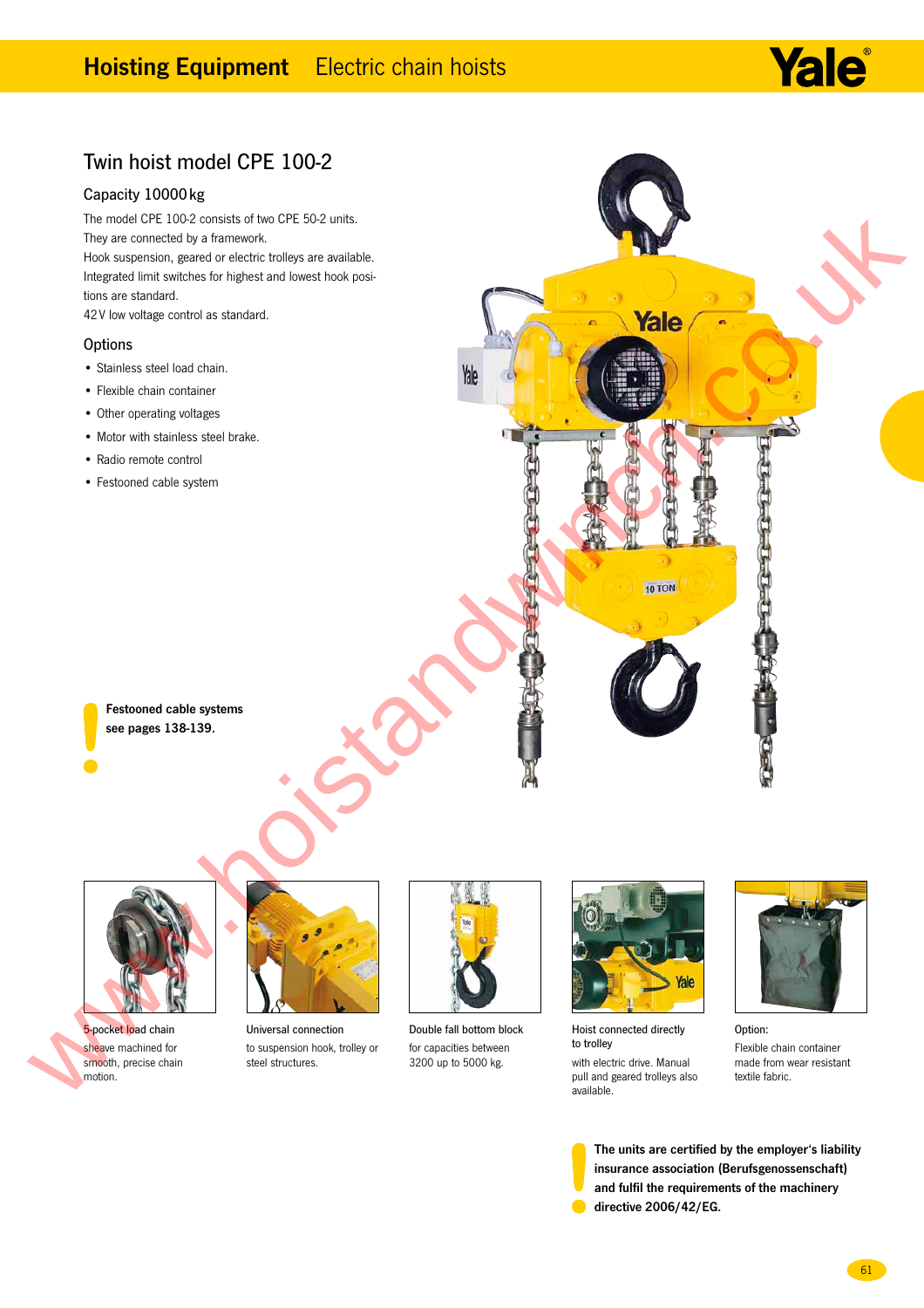# **Hoisting Equipment** Electric chain hoists

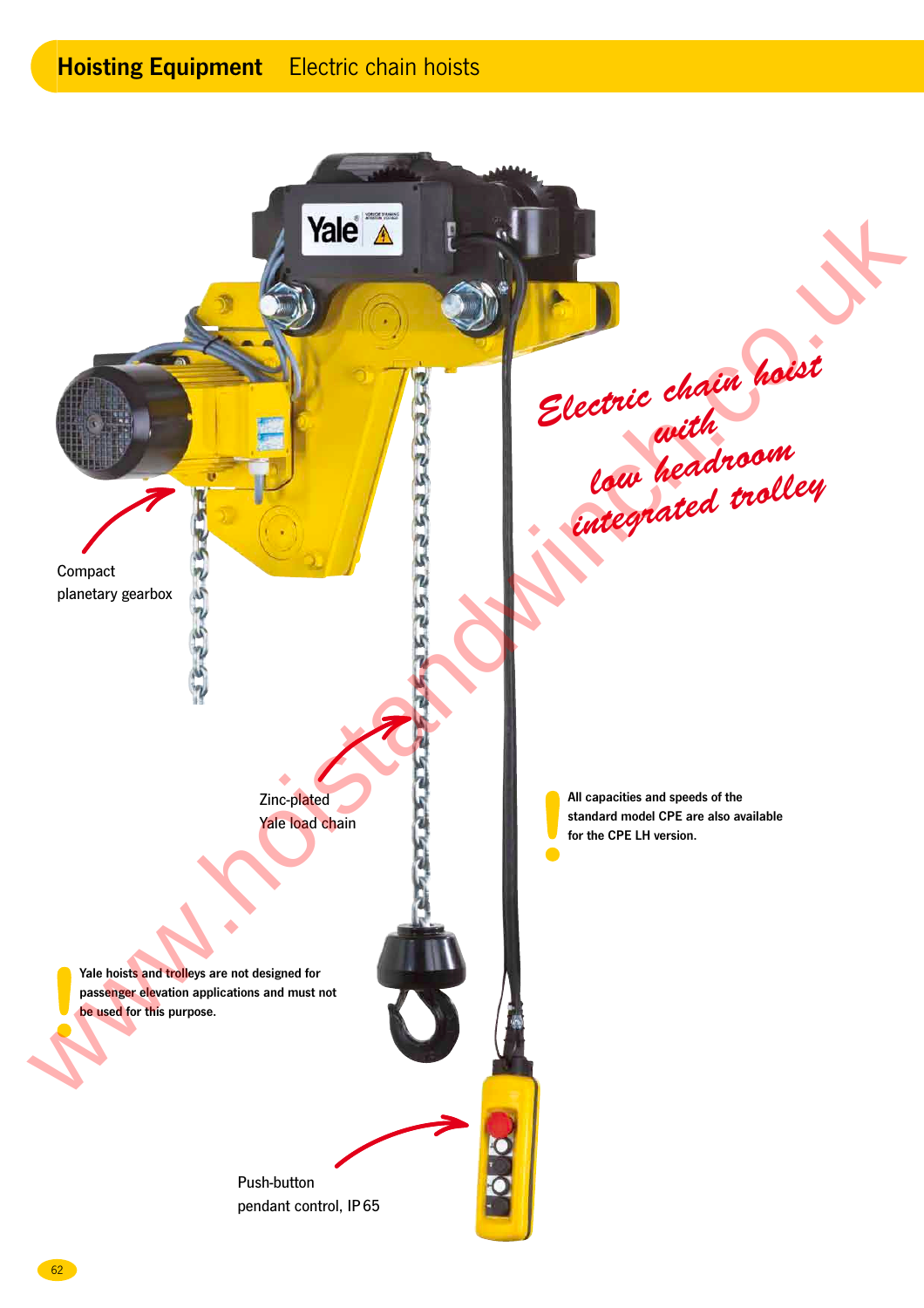# Technical data model CPE/CPEF

| *073240<br>*073257<br>*073264<br>*073271<br>*073288<br>*073295<br>*073301<br>$*073318$<br>*073325<br>*073332<br>*073349<br>*073356<br>*073363<br>*073370<br>*079907<br>$*079914$<br>*060585<br>*060592<br>Weight*<br>suspension<br>hook<br>kg | chain falls<br>1600/1<br>1600/1<br>2000/1<br>2000/1<br>2500/1<br>2500/1<br>3000/1<br>3000/1<br>3200/2<br>3200/2<br>4000/2<br>4000/2<br>5000/2<br>5000/2<br>7500/3<br>7500/3<br>10000/4<br>10000/4<br>Weight*<br>push<br>trolley<br>kg | mm<br>11 x 31<br>11 x 31<br>11 x 31<br>11 x 31<br>11 x 31<br>11 x 31<br>11 x 31<br>11 x 31<br>11 x 31<br>11 x 31<br>11 x 31<br>11 x 31<br>11 x 31<br>11 x 31<br>11 x 31<br>11×31<br>11×31<br>$11\times31$<br>Weight*<br>geared<br>trolley<br>$\mathsf{kg}$ | FEM/ISO<br>$1$ Am/M4<br>$1$ Am/M4<br>1 Bm/M3<br>1 Bm/M3<br>$1$ Am/M4<br>$1$ Am/M4<br>1 Bm/M3<br>1 Bm/M3<br>$1$ Am/M4<br>$1$ Am/M4<br>1 Bm/M3<br>1 Bm/M3<br>$1$ Am/M4<br>1Am/M4<br>$1$ Am/M4<br>1Am/M4<br>$1$ Am/M4<br>$1$ Am/M4<br>Weight*<br>electric<br>trolley**<br>kg | m/min<br>$\,8\,$<br>$\,8\,$<br>8<br>$\,8\,$<br>5<br>5<br>5<br>5<br>4<br>$\overline{4}$<br>4<br>$\overline{4}$<br>2.5<br>2.5<br>1.6<br>1.6<br>2,5<br>2.5 | m/min<br>$\overline{c}$<br>$\overline{c}$<br>1.25<br>$\overline{\phantom{a}}$<br>1.25<br>$\mathbf{1}$<br>0.6<br>0.4<br>0.6 | kW<br>2.3<br>2.3/0.58<br>2.8<br>2.8/0.7<br>2.3<br>2.3/0.58<br>2.8<br>2.8/0.7<br>2.3<br>2.3/0.58<br>2.8<br>2.8/0.7<br>2.3<br>2.3/0.58<br>2.8<br>2.8/0.58<br>2x2.3<br>2x2.3/0.58 | ED%<br>40<br>40/20<br>25<br>25/15<br>40<br>40/20<br>25<br>25/15<br>40<br>40/20<br>25<br>25/15<br>40<br>40/20<br>40<br>40/20<br>40<br>40/20 |
|-----------------------------------------------------------------------------------------------------------------------------------------------------------------------------------------------------------------------------------------------|---------------------------------------------------------------------------------------------------------------------------------------------------------------------------------------------------------------------------------------|------------------------------------------------------------------------------------------------------------------------------------------------------------------------------------------------------------------------------------------------------------|---------------------------------------------------------------------------------------------------------------------------------------------------------------------------------------------------------------------------------------------------------------------------|---------------------------------------------------------------------------------------------------------------------------------------------------------|----------------------------------------------------------------------------------------------------------------------------|--------------------------------------------------------------------------------------------------------------------------------------------------------------------------------|--------------------------------------------------------------------------------------------------------------------------------------------|
|                                                                                                                                                                                                                                               |                                                                                                                                                                                                                                       |                                                                                                                                                                                                                                                            |                                                                                                                                                                                                                                                                           |                                                                                                                                                         |                                                                                                                            |                                                                                                                                                                                |                                                                                                                                            |
|                                                                                                                                                                                                                                               |                                                                                                                                                                                                                                       |                                                                                                                                                                                                                                                            |                                                                                                                                                                                                                                                                           |                                                                                                                                                         |                                                                                                                            |                                                                                                                                                                                |                                                                                                                                            |
|                                                                                                                                                                                                                                               |                                                                                                                                                                                                                                       |                                                                                                                                                                                                                                                            |                                                                                                                                                                                                                                                                           |                                                                                                                                                         |                                                                                                                            |                                                                                                                                                                                |                                                                                                                                            |
|                                                                                                                                                                                                                                               |                                                                                                                                                                                                                                       |                                                                                                                                                                                                                                                            |                                                                                                                                                                                                                                                                           |                                                                                                                                                         |                                                                                                                            |                                                                                                                                                                                |                                                                                                                                            |
|                                                                                                                                                                                                                                               |                                                                                                                                                                                                                                       |                                                                                                                                                                                                                                                            |                                                                                                                                                                                                                                                                           |                                                                                                                                                         |                                                                                                                            |                                                                                                                                                                                |                                                                                                                                            |
|                                                                                                                                                                                                                                               |                                                                                                                                                                                                                                       |                                                                                                                                                                                                                                                            |                                                                                                                                                                                                                                                                           |                                                                                                                                                         |                                                                                                                            |                                                                                                                                                                                |                                                                                                                                            |
|                                                                                                                                                                                                                                               |                                                                                                                                                                                                                                       |                                                                                                                                                                                                                                                            |                                                                                                                                                                                                                                                                           |                                                                                                                                                         |                                                                                                                            |                                                                                                                                                                                |                                                                                                                                            |
|                                                                                                                                                                                                                                               |                                                                                                                                                                                                                                       |                                                                                                                                                                                                                                                            |                                                                                                                                                                                                                                                                           |                                                                                                                                                         |                                                                                                                            |                                                                                                                                                                                |                                                                                                                                            |
|                                                                                                                                                                                                                                               |                                                                                                                                                                                                                                       |                                                                                                                                                                                                                                                            |                                                                                                                                                                                                                                                                           |                                                                                                                                                         |                                                                                                                            |                                                                                                                                                                                |                                                                                                                                            |
|                                                                                                                                                                                                                                               |                                                                                                                                                                                                                                       |                                                                                                                                                                                                                                                            |                                                                                                                                                                                                                                                                           |                                                                                                                                                         |                                                                                                                            |                                                                                                                                                                                |                                                                                                                                            |
|                                                                                                                                                                                                                                               |                                                                                                                                                                                                                                       |                                                                                                                                                                                                                                                            |                                                                                                                                                                                                                                                                           |                                                                                                                                                         |                                                                                                                            |                                                                                                                                                                                |                                                                                                                                            |
|                                                                                                                                                                                                                                               |                                                                                                                                                                                                                                       |                                                                                                                                                                                                                                                            |                                                                                                                                                                                                                                                                           |                                                                                                                                                         |                                                                                                                            |                                                                                                                                                                                |                                                                                                                                            |
|                                                                                                                                                                                                                                               |                                                                                                                                                                                                                                       |                                                                                                                                                                                                                                                            |                                                                                                                                                                                                                                                                           |                                                                                                                                                         |                                                                                                                            |                                                                                                                                                                                |                                                                                                                                            |
|                                                                                                                                                                                                                                               |                                                                                                                                                                                                                                       |                                                                                                                                                                                                                                                            |                                                                                                                                                                                                                                                                           |                                                                                                                                                         |                                                                                                                            |                                                                                                                                                                                |                                                                                                                                            |
|                                                                                                                                                                                                                                               |                                                                                                                                                                                                                                       |                                                                                                                                                                                                                                                            |                                                                                                                                                                                                                                                                           |                                                                                                                                                         |                                                                                                                            |                                                                                                                                                                                |                                                                                                                                            |
|                                                                                                                                                                                                                                               |                                                                                                                                                                                                                                       |                                                                                                                                                                                                                                                            |                                                                                                                                                                                                                                                                           |                                                                                                                                                         |                                                                                                                            |                                                                                                                                                                                |                                                                                                                                            |
|                                                                                                                                                                                                                                               |                                                                                                                                                                                                                                       |                                                                                                                                                                                                                                                            |                                                                                                                                                                                                                                                                           |                                                                                                                                                         |                                                                                                                            |                                                                                                                                                                                |                                                                                                                                            |
|                                                                                                                                                                                                                                               |                                                                                                                                                                                                                                       |                                                                                                                                                                                                                                                            |                                                                                                                                                                                                                                                                           |                                                                                                                                                         |                                                                                                                            |                                                                                                                                                                                |                                                                                                                                            |
|                                                                                                                                                                                                                                               |                                                                                                                                                                                                                                       |                                                                                                                                                                                                                                                            |                                                                                                                                                                                                                                                                           |                                                                                                                                                         |                                                                                                                            |                                                                                                                                                                                |                                                                                                                                            |
|                                                                                                                                                                                                                                               |                                                                                                                                                                                                                                       |                                                                                                                                                                                                                                                            |                                                                                                                                                                                                                                                                           |                                                                                                                                                         |                                                                                                                            |                                                                                                                                                                                |                                                                                                                                            |
| 88                                                                                                                                                                                                                                            | 150                                                                                                                                                                                                                                   | 154                                                                                                                                                                                                                                                        | 164                                                                                                                                                                                                                                                                       |                                                                                                                                                         |                                                                                                                            |                                                                                                                                                                                |                                                                                                                                            |
| 93                                                                                                                                                                                                                                            | 155                                                                                                                                                                                                                                   | 159                                                                                                                                                                                                                                                        | 169                                                                                                                                                                                                                                                                       |                                                                                                                                                         |                                                                                                                            |                                                                                                                                                                                |                                                                                                                                            |
| 88                                                                                                                                                                                                                                            | 150                                                                                                                                                                                                                                   | 154                                                                                                                                                                                                                                                        | 164                                                                                                                                                                                                                                                                       |                                                                                                                                                         |                                                                                                                            |                                                                                                                                                                                |                                                                                                                                            |
| 93                                                                                                                                                                                                                                            | 155                                                                                                                                                                                                                                   | 159                                                                                                                                                                                                                                                        | 169                                                                                                                                                                                                                                                                       |                                                                                                                                                         |                                                                                                                            |                                                                                                                                                                                |                                                                                                                                            |
| 88                                                                                                                                                                                                                                            | 150                                                                                                                                                                                                                                   | 154                                                                                                                                                                                                                                                        | 164                                                                                                                                                                                                                                                                       |                                                                                                                                                         |                                                                                                                            |                                                                                                                                                                                |                                                                                                                                            |
| 93                                                                                                                                                                                                                                            | 155                                                                                                                                                                                                                                   | 159                                                                                                                                                                                                                                                        | 169                                                                                                                                                                                                                                                                       |                                                                                                                                                         | <b>Festooned cable systems</b>                                                                                             |                                                                                                                                                                                |                                                                                                                                            |
| 88<br>$\bigcirc$ 150                                                                                                                                                                                                                          |                                                                                                                                                                                                                                       | 154                                                                                                                                                                                                                                                        | 164                                                                                                                                                                                                                                                                       |                                                                                                                                                         |                                                                                                                            |                                                                                                                                                                                |                                                                                                                                            |
| 93                                                                                                                                                                                                                                            | 155                                                                                                                                                                                                                                   | 159                                                                                                                                                                                                                                                        | 169                                                                                                                                                                                                                                                                       |                                                                                                                                                         | see pages 138-139.                                                                                                         |                                                                                                                                                                                |                                                                                                                                            |
|                                                                                                                                                                                                                                               |                                                                                                                                                                                                                                       |                                                                                                                                                                                                                                                            |                                                                                                                                                                                                                                                                           |                                                                                                                                                         |                                                                                                                            |                                                                                                                                                                                |                                                                                                                                            |
|                                                                                                                                                                                                                                               |                                                                                                                                                                                                                                       |                                                                                                                                                                                                                                                            |                                                                                                                                                                                                                                                                           |                                                                                                                                                         |                                                                                                                            |                                                                                                                                                                                |                                                                                                                                            |
|                                                                                                                                                                                                                                               |                                                                                                                                                                                                                                       | 173                                                                                                                                                                                                                                                        | 182                                                                                                                                                                                                                                                                       |                                                                                                                                                         |                                                                                                                            |                                                                                                                                                                                |                                                                                                                                            |
|                                                                                                                                                                                                                                               |                                                                                                                                                                                                                                       |                                                                                                                                                                                                                                                            |                                                                                                                                                                                                                                                                           |                                                                                                                                                         |                                                                                                                            |                                                                                                                                                                                |                                                                                                                                            |
|                                                                                                                                                                                                                                               |                                                                                                                                                                                                                                       | 173                                                                                                                                                                                                                                                        |                                                                                                                                                                                                                                                                           |                                                                                                                                                         |                                                                                                                            |                                                                                                                                                                                |                                                                                                                                            |
|                                                                                                                                                                                                                                               |                                                                                                                                                                                                                                       | 178                                                                                                                                                                                                                                                        | 187                                                                                                                                                                                                                                                                       |                                                                                                                                                         |                                                                                                                            |                                                                                                                                                                                |                                                                                                                                            |
|                                                                                                                                                                                                                                               |                                                                                                                                                                                                                                       | 320                                                                                                                                                                                                                                                        | 340                                                                                                                                                                                                                                                                       |                                                                                                                                                         |                                                                                                                            |                                                                                                                                                                                |                                                                                                                                            |
|                                                                                                                                                                                                                                               |                                                                                                                                                                                                                                       | 326                                                                                                                                                                                                                                                        | 346                                                                                                                                                                                                                                                                       |                                                                                                                                                         |                                                                                                                            |                                                                                                                                                                                |                                                                                                                                            |
|                                                                                                                                                                                                                                               |                                                                                                                                                                                                                                       | 385                                                                                                                                                                                                                                                        | 406                                                                                                                                                                                                                                                                       |                                                                                                                                                         |                                                                                                                            |                                                                                                                                                                                |                                                                                                                                            |
|                                                                                                                                                                                                                                               |                                                                                                                                                                                                                                       | 390                                                                                                                                                                                                                                                        | 411                                                                                                                                                                                                                                                                       |                                                                                                                                                         |                                                                                                                            |                                                                                                                                                                                |                                                                                                                                            |
|                                                                                                                                                                                                                                               |                                                                                                                                                                                                                                       |                                                                                                                                                                                                                                                            |                                                                                                                                                                                                                                                                           |                                                                                                                                                         |                                                                                                                            | Yale                                                                                                                                                                           |                                                                                                                                            |
|                                                                                                                                                                                                                                               | 107<br>112<br>107<br>$\bigoplus$<br>107<br>112<br>220<br>226<br>282<br>287<br>** Additional weight for 2 speed version 2.0 kg                                                                                                         | 169<br>174<br>169<br>174<br>169<br>174<br>320<br>326                                                                                                                                                                                                       | 173<br>178<br>178<br>* Weight at standard lift (3 m). Other lifting heights on request.                                                                                                                                                                                   | 182<br>187<br>187<br>182<br>*** Limit switches for highest and lowest hook positions - 42 V low voltage control.                                        |                                                                                                                            |                                                                                                                                                                                | 2012                                                                                                                                       |

| Model            | Weight*<br>suspension<br>hook<br>kg | Weight*<br>push<br>trolley<br>kg | Weight*<br>geared<br>trolley<br>kg | Weight*<br>electric<br>trolley**<br>kg |
|------------------|-------------------------------------|----------------------------------|------------------------------------|----------------------------------------|
| CPE 16-8         | 88                                  | 150                              | 154                                | 164                                    |
| <b>CPEF 16-8</b> | 93                                  | 155                              | 159                                | 169                                    |
| <b>CPE 20-8</b>  | 88                                  | 150                              | 154                                | 164                                    |
| <b>CPEF 20-8</b> | 93                                  | 155                              | 159                                | 169                                    |
| <b>CPE 25-5</b>  | 88                                  | 150                              | 154                                | 164                                    |
| <b>CPEF 25-5</b> | 93                                  | 155                              | 159                                | 169                                    |
| CPE 30-5         | 88                                  | 150                              | 154                                | 164                                    |
| <b>CPEF 30-5</b> | 93                                  | 155                              | 159                                | 169                                    |
| <b>CPE 32-4</b>  | 107                                 | 169                              | 173                                | 182                                    |
| <b>CPEF 32-4</b> | 112                                 | 174                              | 178                                | 187                                    |
| <b>CPE 40-4</b>  | 107                                 | 169                              | 173                                | 182                                    |
| <b>CPEF 40-4</b> | 112                                 | 174                              | 178                                | 187                                    |
| <b>CPE 50-2</b>  | 107                                 | 169                              | 173                                | 182                                    |
| <b>CPEF 50-2</b> | 112                                 | 174                              | 178                                | 187                                    |
| CPE 75-1,6       | 220                                 | 320                              | 320                                | 340                                    |
| CPEF 75-1.6***   | 226                                 | 326                              | 326                                | 346                                    |
| CPE 100-2        | 282                                 |                                  | 385                                | 406                                    |
| CPEF 100-2***    | 287                                 |                                  | 390                                | 411                                    |
|                  |                                     |                                  |                                    |                                        |



Yale®



## Technical data trolleys

| Capacity<br>kg | Size | Beam flange<br>width b<br>mm | Beam flange<br>thickness t max.<br>mm | Curve radius<br>min.<br>m | Electric trolley<br>travel speed<br>m/min at 50 Hz | Electric trolley<br>motor<br>kW at 50 Hz |
|----------------|------|------------------------------|---------------------------------------|---------------------------|----------------------------------------------------|------------------------------------------|
| 1600 - 5000    |      | $98 - 180$                   | 27                                    | 2.0                       | 11 or $11/2.8$                                     | 0.37 or 0.3/0.09                         |
| 1600 - 5000    | B    | $180 - 300$                  | 27                                    | 1.8                       | 11 or $11/2.8$                                     | 0.37 or 0.3/0.09                         |
| 7500 - 10000   | B    | $125 - 310$                  | 40                                    | 1.8                       | 5 or $5/1.25$                                      | 0.55 or 0.55/0.12                        |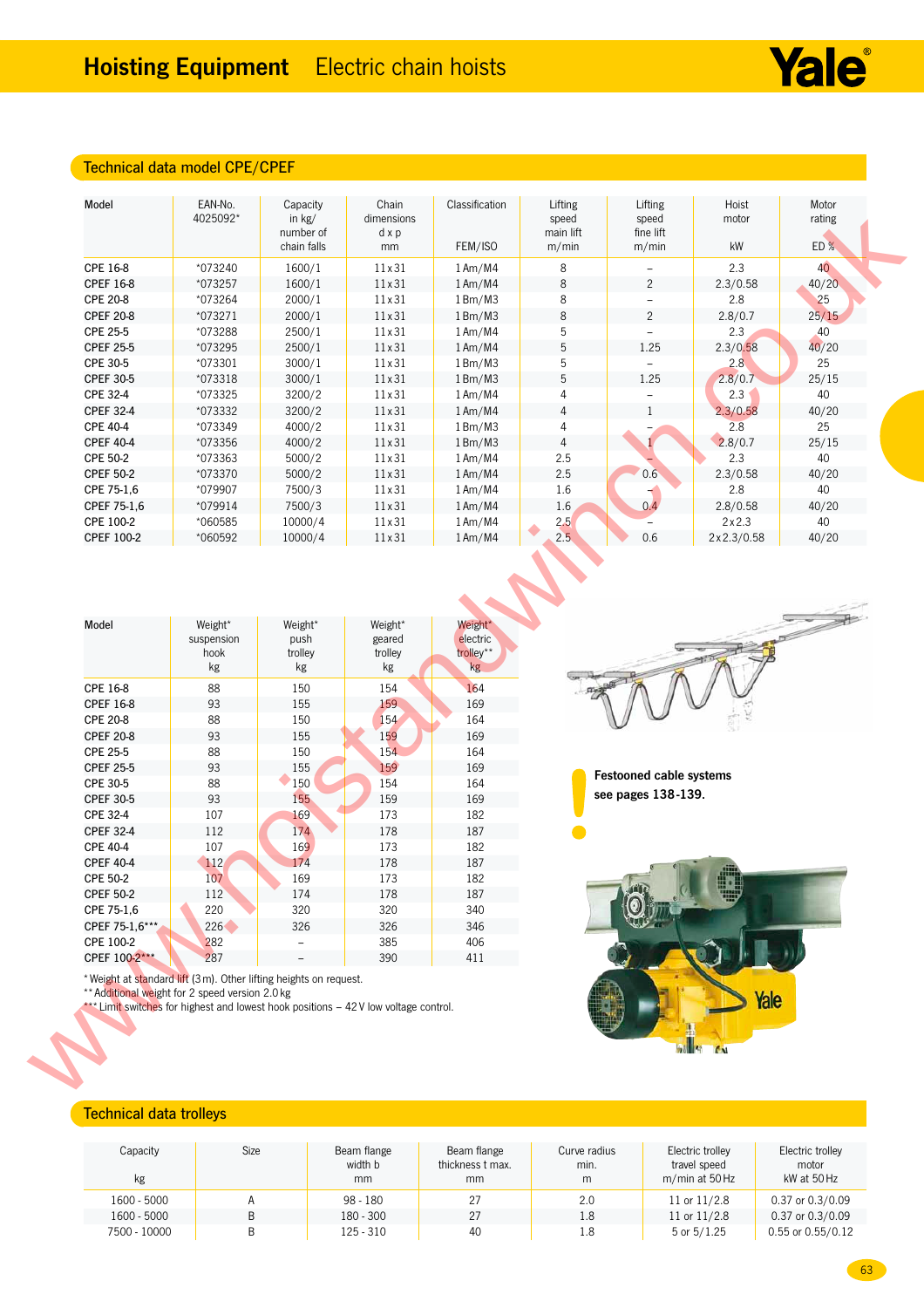## Dimensions model CPE/CPEF

|                                                                        | CPE/CPEF<br>16-8                  | CPE/CPEF<br>$20 - 8$ | CPE/CPEF<br>25-5 | CPE/CPEF<br>$30 - 5$ | CPE/CPEF<br>$32 - 4$   | CPE/CPEF<br>40-4                           | CPE/CPEF<br>$50-2$            | CPE/CPEF<br>$75-1,6$                                                      | CPE/CPEF<br>100-2        |
|------------------------------------------------------------------------|-----------------------------------|----------------------|------------------|----------------------|------------------------|--------------------------------------------|-------------------------------|---------------------------------------------------------------------------|--------------------------|
| A, mm                                                                  | 516                               | 516                  | 516              | 516                  | 681                    | 681                                        | 681                           | 950                                                                       | 1068                     |
| A1, mm                                                                 | 286                               | 286                  | 286              | 286                  | 428                    | 428                                        | 428                           | 479                                                                       | 651                      |
| A2 (13m), mm                                                           | 430                               | 430                  | 430              | 430                  | 430                    | 430                                        | 430                           | $\overline{\phantom{a}}$                                                  |                          |
| A2 (21 m), mm                                                          | 530                               | 530                  | 530              | 530                  | 530                    | 530                                        | 530                           | 530                                                                       | 555                      |
| B, mm                                                                  | 35                                | 35                   | 35               | 35                   | 45                     | 45                                         | 45                            | 60                                                                        | 60 <sub>°</sub>          |
| C, mm                                                                  | 37                                | 37                   | 37               | 37                   | 46                     | 46                                         | 46                            | 52                                                                        | 52                       |
| D, mm                                                                  | 24                                | 24                   | 24               | 24                   | $30\,$                 | 30                                         | 30                            | 40/45                                                                     | 40/45                    |
| E, mm                                                                  | 24                                | 24                   | 24               | 24                   | 24                     | 24                                         | 24                            |                                                                           |                          |
| F1, mm                                                                 | 160                               | 160                  | 160              | 160                  | 160                    | 160                                        | 160                           | 160                                                                       | 160                      |
| F2, mm                                                                 | 178                               | 178                  | 178              | 178                  | 178                    | 178                                        | 178                           | 178                                                                       | 178                      |
|                                                                        |                                   |                      |                  |                      |                        |                                            |                               |                                                                           |                          |
| G, mm                                                                  | 220                               | 220                  | 220              | 220                  | 220                    | 220                                        | 220                           | 220                                                                       |                          |
| G1, mm                                                                 | 180                               | 180                  | 180              | 180                  | 140                    | 140                                        | 140                           | 268                                                                       | 315                      |
| G2 (13m), mm                                                           | 257                               | 257                  | 257              | 257                  | 218                    | 218                                        | 218                           |                                                                           | $\overline{\phantom{a}}$ |
| G2 (21m), mm                                                           | 277                               | 277                  | 277              | 277                  | 238                    | 238                                        | 238                           | 345                                                                       | 408                      |
| H1, mm                                                                 | 110                               | 110                  | 110              | 110                  | 110                    | 110                                        | 110                           | 110                                                                       | 135                      |
| H <sub>2</sub> , mm                                                    | 135                               | 135                  | 135              | 135                  | 135                    | 135                                        | 135                           | 307                                                                       | 256                      |
| K1, mm                                                                 | 100                               | 100                  | 100              | 100                  | 100                    | 100                                        | 100                           | 92                                                                        | 92                       |
| K2, mm                                                                 | $51\,$                            | $51\,$               | $51\,$           | $51\,$               | $51\,$                 | 51                                         | 51                            | 62                                                                        | 62                       |
| M, mm                                                                  | 50                                | 50                   | $50\,$           | 50                   | 10                     | 10                                         | 10                            | 138                                                                       | $\overline{\phantom{a}}$ |
| N, mm                                                                  | 84                                | 84                   | 84               | 84                   | 124                    | 124                                        | 124                           | 136                                                                       | 390                      |
| $Q1$ , mm                                                              | 280                               | 280                  | 280              | 280                  | 280                    | 280                                        | 280                           | 280                                                                       | 280                      |
| Q2 (CPE), mm                                                           | 362                               | 362                  | 362              | 362                  | 362                    | 362                                        | 362                           | 362                                                                       | 362                      |
| Q2 (CPEF), mm                                                          | 417                               | 417                  | 417              | 417                  | 417                    | 417                                        | 417                           | 417                                                                       | 417                      |
| $G_1$                                                                  |                                   |                      |                  |                      |                        |                                            |                               |                                                                           |                          |
| k.<br>୷<br>$\mathtt{G}_2$                                              | $\mathbf{H}^2$<br>цΤ<br>$\vec{z}$ | ٣<br>$\alpha$        |                  |                      | ξ<br>√ங்<br>$\hbox{N}$ | $\mathbf{r}^2$<br>$\vec{x}$<br>${\tt G}_2$ | u.<br>$\mathsf{o}_\mathsf{1}$ | $\mathbb{R}$<br>$\overline{\phantom{a}}$<br>$Q_{\rm 0}$                   |                          |
| Model CPE/CPEF with suspension hook, 1600 - 3000 kg, single fall<br>G1 |                                   |                      |                  |                      |                        |                                            |                               | Model CPE/CPEF with suspension hook, 3200 - 5000 kg, double fall<br>$Q_2$ |                          |











 $\overline{D}$ G2